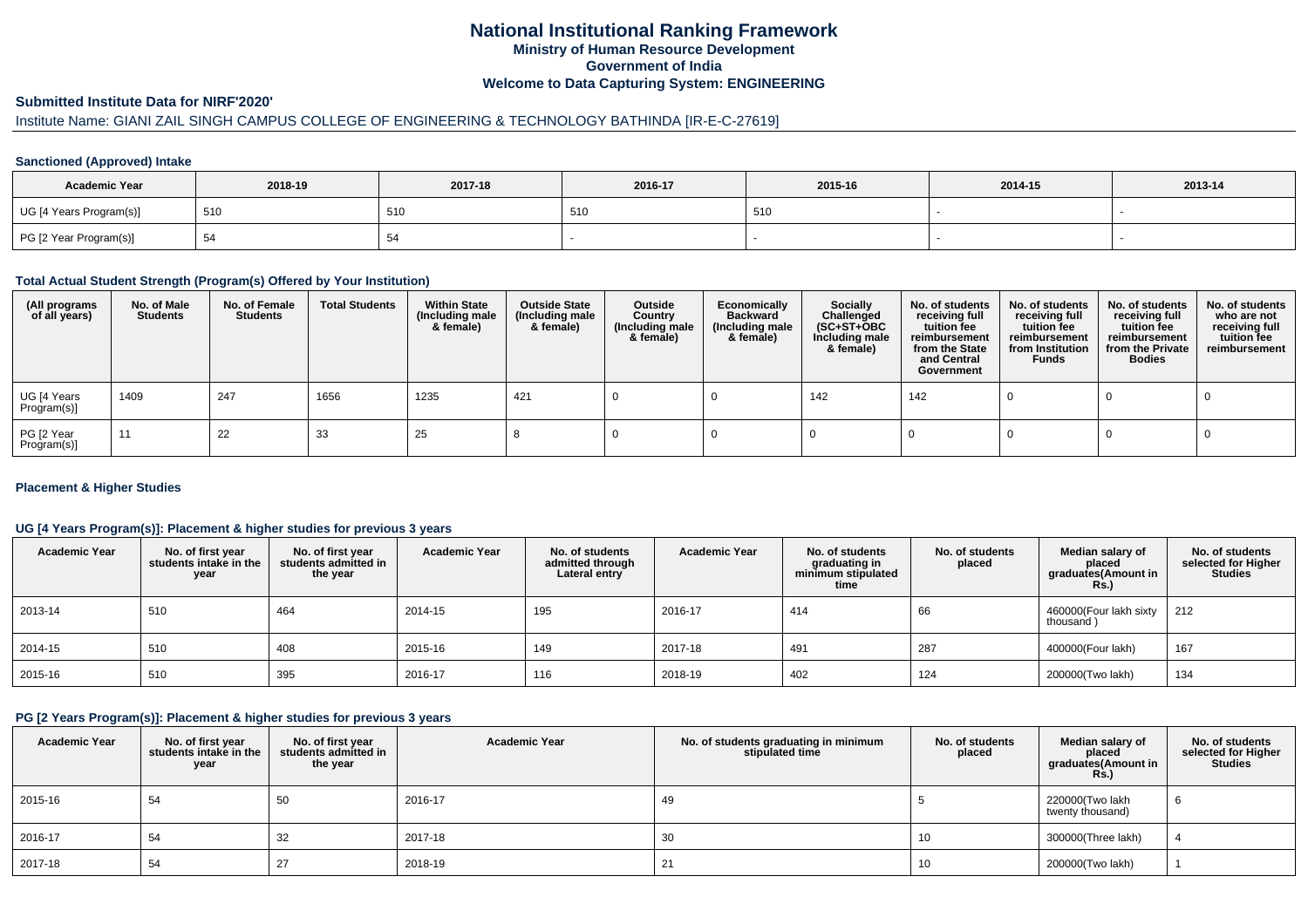#### **Ph.D Student Details**

| Ph.D (Student pursuing doctoral program till 2017-18; Students admitted in the academic year 2018-19 should not be entered here.) |         |                       |         |  |
|-----------------------------------------------------------------------------------------------------------------------------------|---------|-----------------------|---------|--|
|                                                                                                                                   |         | <b>Total Students</b> |         |  |
| Full Time                                                                                                                         |         |                       |         |  |
| Part Time                                                                                                                         |         | 21                    |         |  |
| No. of Ph.D students graduated (including Integrated Ph.D)                                                                        |         |                       |         |  |
|                                                                                                                                   | 2018-19 | 2017-18               | 2016-17 |  |
| Full Time                                                                                                                         |         |                       |         |  |
| Part Time                                                                                                                         |         |                       |         |  |

## **Financial Resources: Utilised Amount for the Capital expenditure for previous 3 years**

| <b>Academic Year</b>                                                                                                                                                                      | 2018-19                                                                                              | 2017-18                                                                             | 2016-17                                                                                     |  |  |  |
|-------------------------------------------------------------------------------------------------------------------------------------------------------------------------------------------|------------------------------------------------------------------------------------------------------|-------------------------------------------------------------------------------------|---------------------------------------------------------------------------------------------|--|--|--|
|                                                                                                                                                                                           | <b>Utilised Amount</b>                                                                               | <b>Utilised Amount</b>                                                              | <b>Utilised Amount</b>                                                                      |  |  |  |
|                                                                                                                                                                                           | Annual Capital Expenditure on Academic Activities and Resources (excluding expenditure on buildings) |                                                                                     |                                                                                             |  |  |  |
| Library (Books, Journals and e-Resources only)                                                                                                                                            | 1621012 (Sixteen Lakh Twenty One Thousand twelve only)                                               | 3859436 (Thirty Eight lakh Fifty Nine Thousand Four hundred<br>and Thirty Six only) | 3321122 (Thirty Three lakh Twenty One Thousand One<br>hundred and Twenty Two only)          |  |  |  |
| New Equipment and software for Laboratories                                                                                                                                               | 7583000 (Seventy Five Lakh Eighty Three Thousand Only)                                               | 6056000 (Sixty Lakh Fifty Six Thousand only)                                        | 84000 (Eighty Four Thousand Only)                                                           |  |  |  |
| <b>Engineering Workshops</b>                                                                                                                                                              | 0 (Zero)                                                                                             | 0 (Zero)                                                                            | 0 (Zero)                                                                                    |  |  |  |
| Other expenditure on creation of Capital Assets (For setting up<br>classrooms, seminar hall, conference hall, library, Lab, Engg<br>workshops excluding expenditure on Land and Building) | 0 (Zero)                                                                                             | 2138655 (Twenty One Lakh Thirty Eight Thousand Six<br>Hundred Fifty Five Only)      | 12525476 (One Crore Twenty Five Lakh Twenty Five<br>Thousand Four Hundred Seventy Six Only) |  |  |  |

## **Financial Resources: Utilised Amount for the Operational expenditure for previous 3 years**

| <b>Academic Year</b>                                                                                                                                                                            | 2018-19                                                                                  | 2017-18                                                                               | 2016-17                                                                                      |  |  |
|-------------------------------------------------------------------------------------------------------------------------------------------------------------------------------------------------|------------------------------------------------------------------------------------------|---------------------------------------------------------------------------------------|----------------------------------------------------------------------------------------------|--|--|
|                                                                                                                                                                                                 | <b>Utilised Amount</b>                                                                   | <b>Utilised Amount</b>                                                                | <b>Utilised Amount</b>                                                                       |  |  |
| <b>Annual Operational Expenditure</b>                                                                                                                                                           |                                                                                          |                                                                                       |                                                                                              |  |  |
| Salaries (Teaching and Non Teaching staff)                                                                                                                                                      | 86635246 (Eight Crore Sixty Six Lakh Thirty Five Thousand<br>Two hundred Forty Six only) | 84620931 (Eight Crore Forty Six Lakh Twenty Thousand Nine<br>hundred Thirty One only) | 72651397 (Seven Crore Twenty Six Lakh Fifty One Thousand<br>Three hundred Ninety Seven only) |  |  |
| Maintenance of Academic Infrastructure or consumables and<br>other running expenditures (excluding maintenance of hostels<br>and allied services, rent of the building, depreciation cost, etc) | 3719143 (Thirty Seven Lakh Nineteen Thousand One Hundred<br>forty Three only)            | 6654857 (Sixty Six Lakh Fifty Four Thousand Eight Hundred<br>Fifty Seven only)        | 1433143 (Fourteen Lakh Thirty Three Thousand One Hundred<br>forty Three only)                |  |  |
| Seminars/Conferences/Workshops                                                                                                                                                                  | 304000 (Three Lakh four thousand only)                                                   | 217000 (Two Lakh Seventeen Thousand Only)                                             | 352262 (Three Lakh Fifty Two Thousand Two Hundred Sixty<br>Two Only)                         |  |  |

**IPR**

| Calendar year            | 2018 | 2017 | 2016 |
|--------------------------|------|------|------|
| No. of Patents Published |      |      |      |
| No. of Patents Granted   |      |      |      |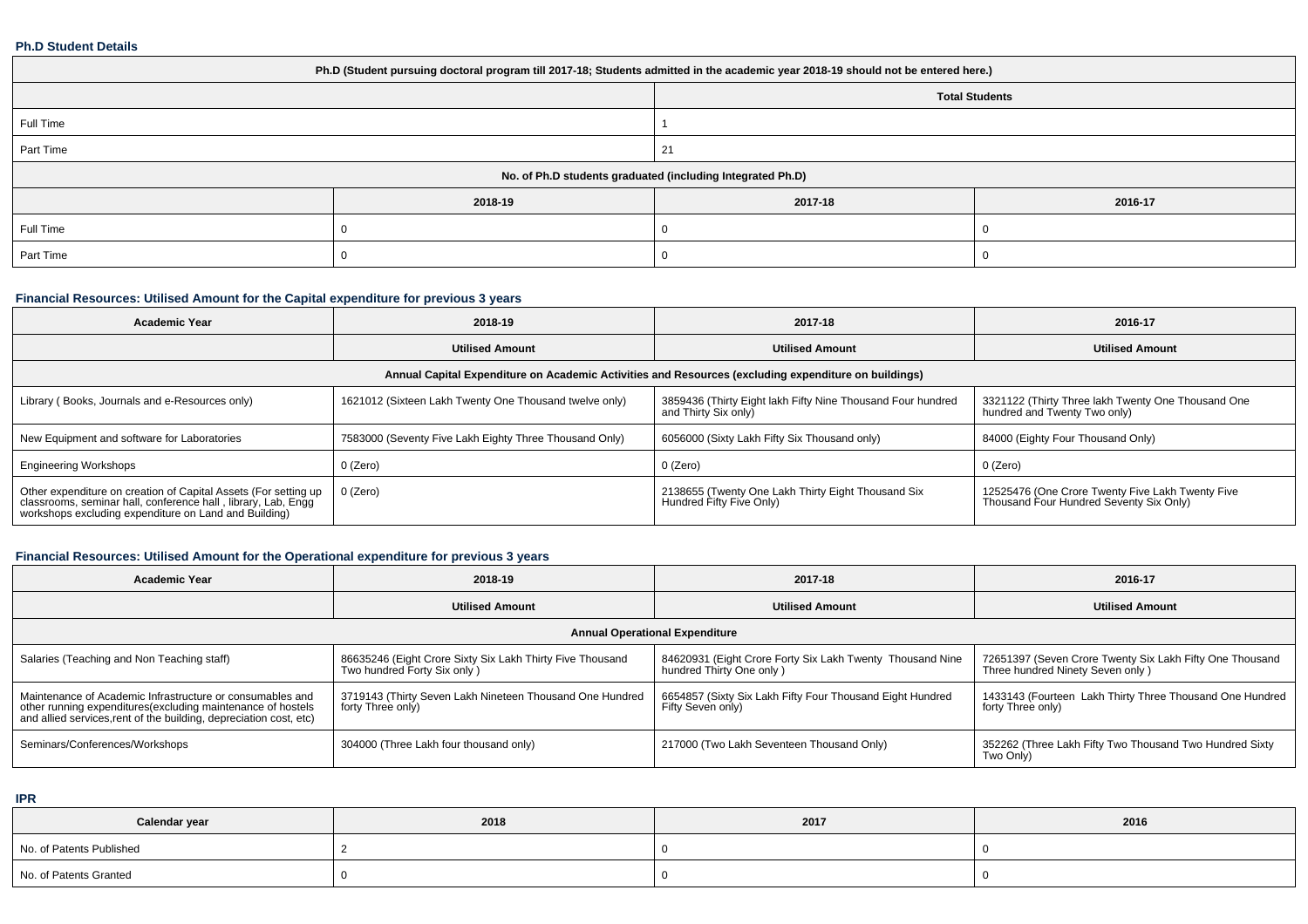## **Sponsored Research Details**

| <b>Financial Year</b>                    | 2018-19       | 2017-18 | 2016-17 |
|------------------------------------------|---------------|---------|---------|
| Total no. of Sponsored Projects          |               |         |         |
| Total no. of Funding Agencies            |               |         |         |
| Total Amount Received (Amount in Rupees) | 100000        |         |         |
| Amount Received in Words                 | One Lakh only | Zero    | Zero    |

## **Consultancy Project Details**

| <b>Financial Year</b>                    | 2018-19                                            | 2017-18                                         | 2016-17                                               |
|------------------------------------------|----------------------------------------------------|-------------------------------------------------|-------------------------------------------------------|
| Total no. of Consultancy Projects        | 105                                                | 139                                             | 250                                                   |
| Total no. of Client Organizations        | 410                                                | 530                                             | 1073                                                  |
| Total Amount Received (Amount in Rupees) | 16282000                                           | 34208000                                        | 19643000                                              |
| Amount Received in Words                 | One Hundred Sixty Two Lac Eighty Two Thousand Only | Three Hundred Forty Two Lac Eight Thousand Only | One Thousand Ninety Six Lac Forty Three Thousand Only |

# **PCS Facilities: Facilities of physically challenged students**

| 1. Do your institution buildings have Lifts/Ramps?                                                                                                        | Yes, more than 80% of the buildings |
|-----------------------------------------------------------------------------------------------------------------------------------------------------------|-------------------------------------|
| 2. Do your institution have provision for walking aids, includingwheelchairs and transportation from one building to another for<br>handicapped students? | Yes                                 |
| 3. Do your institution buildings have specially designed toilets for handicapped students?                                                                | Yes, more than 80% of the buildings |

#### **Awards Details**

| 1. How many faculty member of your institution have received highly reputed national/international awards/recognition from central<br>government agencies in the previous academic vear 2018-19 |  |
|-------------------------------------------------------------------------------------------------------------------------------------------------------------------------------------------------|--|
| 2. How many students of your institution have won international awards in the previous academic year 2018-19                                                                                    |  |

## **Accreditation**

## **NBA Accreditation**

| 1. Does your institute have a valid NBA Accreditation? | <b>NO</b> |
|--------------------------------------------------------|-----------|
|--------------------------------------------------------|-----------|

# **Village Adoption**

| Have vour institute adopted any village under Unnat Bharat Scheme? |  |
|--------------------------------------------------------------------|--|
|--------------------------------------------------------------------|--|

## **Faculty Details**

| Srno | Name             | Age | <b>Designation</b>                                  | Gender | Qualification | <b>Experience (In</b><br>Months) | <b>Is Associated</b><br><b>Last Year</b> | Currently<br>working with<br>institution? | <b>Joining Date</b> | <b>Leaving Date</b> | <b>Association type</b> |
|------|------------------|-----|-----------------------------------------------------|--------|---------------|----------------------------------|------------------------------------------|-------------------------------------------|---------------------|---------------------|-------------------------|
|      | Dr Savina Bansal | 53  | Dean / Principal /<br>Director / Vice<br>Chancellor | Female | Ph.D          | 372                              | Yes                                      | Yes                                       | 01-02-1993          | $\sim$              | Regular                 |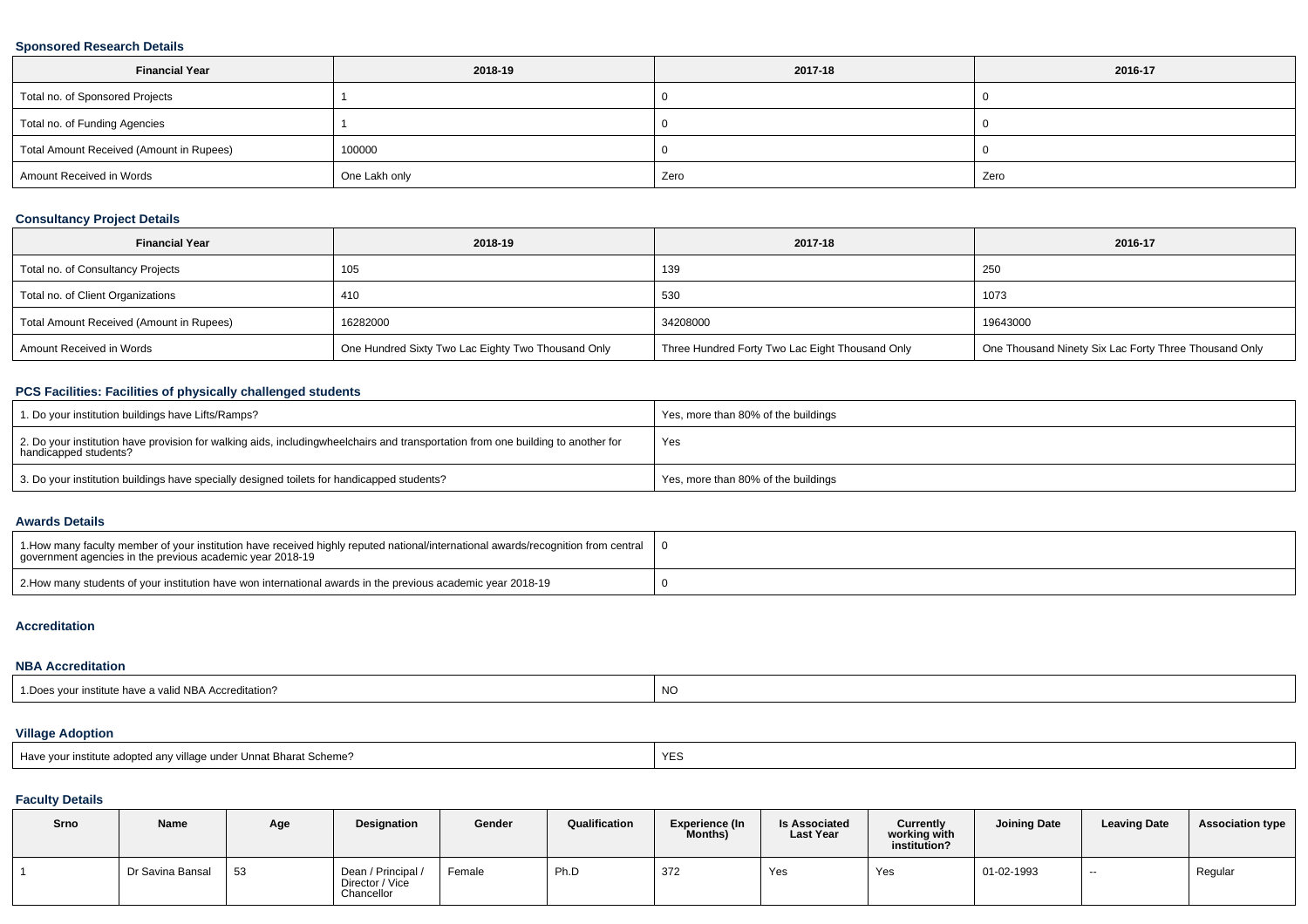| $\overline{2}$ | Dr Balraj Singh<br>Sidhu    | 50 | Professor              | Male   | Ph.D   | 300 | Yes | Yes | 09-04-1998 | $\overline{\phantom{a}}$ | Regular |
|----------------|-----------------------------|----|------------------------|--------|--------|-----|-----|-----|------------|--------------------------|---------|
| 3              | Er Sukhjinder<br>Singh      | 32 | Assistant<br>Professor | Male   | M.Tech | 96  | Yes | Yes | 10-08-2009 | $\overline{\phantom{a}}$ | Regular |
| 4              | Er Navdeep Kaur<br>Khiva    | 31 | Assistant<br>Professor | Female | M.Tech | 72  | Yes | Yes | 30-07-2013 | $\overline{\phantom{a}}$ | Regular |
| 5              | Er Swati                    | 32 | Assistant<br>Professor | Female | M.Tech | 108 | Yes | Yes | 03-12-2013 | $\overline{\phantom{a}}$ | Regular |
| 6              | Dr Rajesh Gupta             | 49 | Professor              | Male   | Ph.D   | 259 | Yes | Yes | 14-09-1998 | $\sim$                   | Regular |
| $\overline{7}$ | Er Vivek                    | 47 | Assistant<br>Professor | Male   | M.Tech | 265 | Yes | Yes | 17-07-2000 | $\overline{\phantom{a}}$ | Regular |
| 8              | Dr Satpal Singh             | 40 | Professor              | Male   | Ph.D   | 76  | Yes | Yes | 16-08-2016 | $\overline{\phantom{a}}$ | Regular |
| 9              | Dr Jagdeep<br>Sharma        | 36 | Professor              | Male   | Ph.D   | 120 | Yes | Yes | 18-08-2014 | $\overline{\phantom{a}}$ | Regular |
| 10             | Dr Rakesh Kumar<br>Singla   | 54 | Professor              | Male   | Ph.D   | 290 | Yes | Yes | 08-08-1996 | $\overline{\phantom{a}}$ | Regular |
| 11             | Er Nirmal Singh<br>Sidhu    | 28 | Assistant<br>Professor | Male   | M.Tech | 58  | Yes | Yes | 17-08-2015 | $\overline{\phantom{a}}$ | Regular |
| 12             | Dr Devanand<br>Uttam        | 52 | Professor              | Male   | Ph.D   | 339 | Yes | Yes | 18-07-2000 | $\sim$                   | Regular |
| 13             | Er Amit Madhar              | 25 | Assistant<br>Professor | Male   | M.Tech | 60  | Yes | Yes | 09-01-2015 | $\overline{\phantom{a}}$ | Regular |
| 14             | Dr Ved Parkash              | 43 | Professor              | Male   | Ph.D   | 234 | Yes | Yes | 26-12-2016 | $\sim$                   | Regular |
| 15             | Er Amrit Sharma             | 31 | Assistant<br>Professor | Male   | M.Tech | 60  | Yes | Yes | 14-08-2013 | $\overline{\phantom{a}}$ | Regular |
| 16             | Dr Jyoti Saxena             | 57 | Professor              | Female | Ph.D   | 365 | Yes | Yes | 05-06-1995 | $\overline{\phantom{a}}$ | Regular |
| 17             | Dr Shweta Rani              | 39 | Assistant<br>Professor | Female | Ph.D   | 48  | Yes | Yes | 08-12-2016 | $\overline{\phantom{a}}$ | Regular |
| 18             | Er Amandeep<br>Kaur         | 29 | Assistant<br>Professor | Female | M.Tech | 72  | Yes | Yes | 17-06-2013 | $\overline{\phantom{a}}$ | Regular |
| 19             | Er Manpreet Kaur<br>Sidhu   | 28 | Assistant<br>Professor | Female | M.Tech | 48  | Yes | Yes | 27-07-2016 | $\overline{\phantom{a}}$ | Regular |
| 20             | Er Parul Garg               | 27 | Assistant<br>Professor | Female | M.Tech | 48  | Yes | Yes | 10-08-2015 | $\overline{\phantom{a}}$ | Regular |
| 21             | Prof Naveen<br>Singla       | 50 | Associate<br>Professor | Male   | M.E.   | 300 | Yes | Yes | 15-03-1994 | $\overline{\phantom{a}}$ | Regular |
| $22\,$         | Dr Anil Jindal              | 37 | Professor              | Male   | Ph.D   | 168 | Yes | Yes | 12-08-2006 | $\sim$                   | Regular |
| 23             | Er Haramritpal<br>Singh     | 35 | Assistant<br>Professor | Male   | M.Tech | 120 | Yes | Yes | 05-12-2013 | $\overline{\phantom{a}}$ | Regular |
| 24             | Dr Sanjiv Kumar<br>Aggarwal | 49 | Professor              | Male   | Ph.D   | 330 | Yes | Yes | 23-04-1992 | $\overline{\phantom{a}}$ | Regular |
| 25             | Er Sunita Kotwal            | 45 | Assistant<br>Professor | Female | M.Tech | 134 | Yes | Yes | 08-08-2008 | $\overline{\phantom{a}}$ | Regular |
| 26             | Er Sukhdeep<br>Singh        | 27 | Assistant<br>Professor | Male   | M.Tech | 58  | Yes | Yes | 22-08-2014 | $\overline{\phantom{a}}$ | Regular |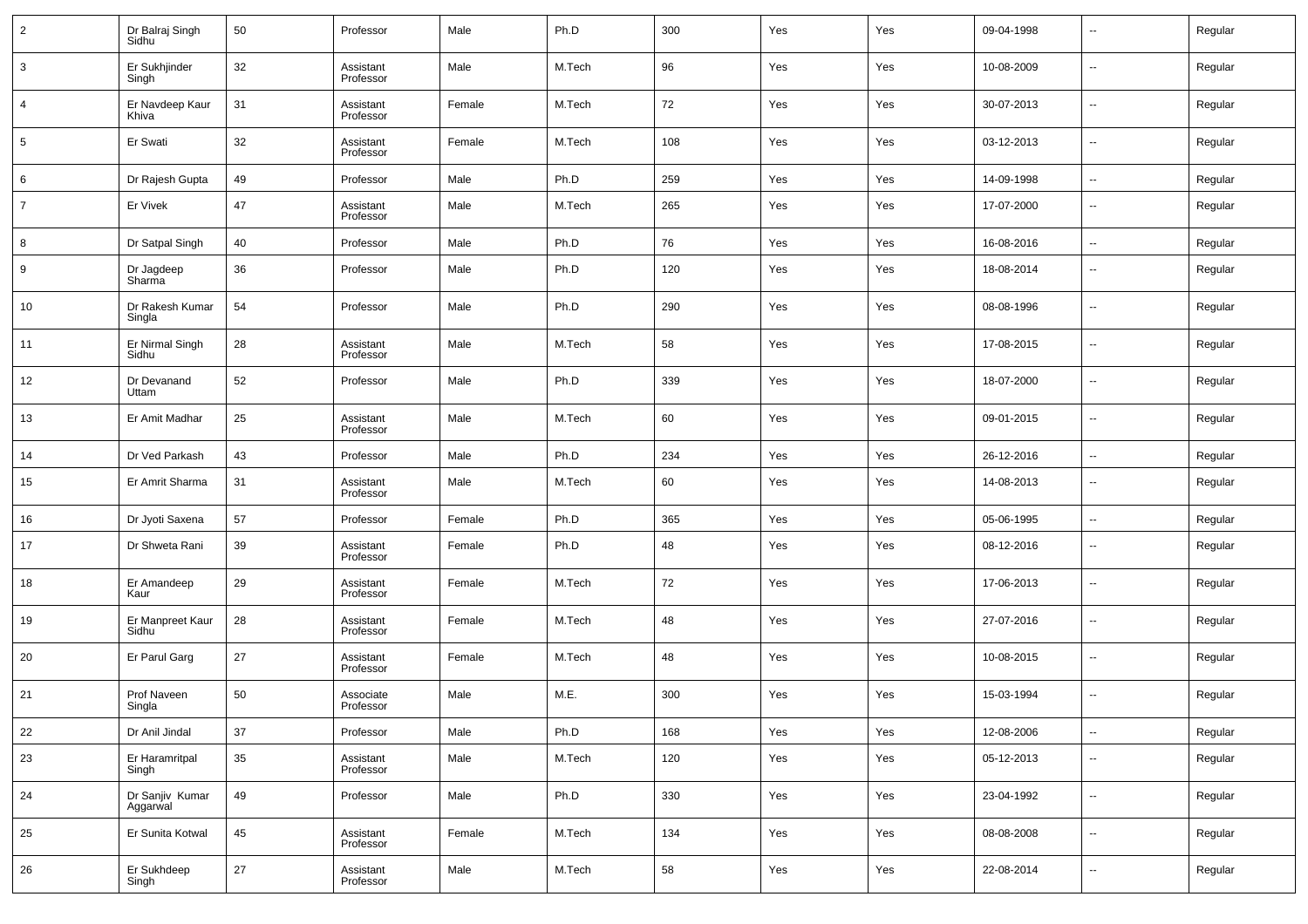| 27 | Prof Parikshit Paul            | 52 | Associate<br>Professor | Male   | M.Tech        | 328 | Yes | Yes | 03-04-1997 | $\overline{\phantom{a}}$ | Regular |
|----|--------------------------------|----|------------------------|--------|---------------|-----|-----|-----|------------|--------------------------|---------|
| 28 | Dr Vishavdeep<br>Jindal        | 31 | Professor              | Male   | Ph.D          | 83  | Yes | Yes | 09-01-2014 | $\ddotsc$                | Regular |
| 29 | Prof Gurprit Singh<br>Bath     | 53 | Associate<br>Professor | Male   | M.Tech        | 360 | Yes | Yes | 23-03-1993 | $\overline{\phantom{a}}$ | Regular |
| 30 | Dr Rakesh Kumar<br>Bansal      | 53 | Professor              | Male   | Ph.D          | 396 | Yes | Yes | 24-12-1992 | $\overline{\phantom{a}}$ | Regular |
| 31 | Dr Manoj Sharma                | 41 | Professor              | Male   | Ph.D          | 180 | Yes | Yes | 28-09-2016 | $\sim$                   | Regular |
| 32 | Er Anumeet Kaur                | 33 | Assistant<br>Professor | Female | M.Tech        | 66  | Yes | Yes | 08-04-2014 | $\overline{\phantom{a}}$ | Regular |
| 33 | Er Simardeep<br>Kaur           | 28 | Assistant<br>Professor | Female | M.Tech        | 46  | Yes | Yes | 03-08-2015 | $\sim$                   | Regular |
| 34 | Dr Balwinder<br>Singh          | 53 | Professor              | Male   | Ph.D          | 291 | Yes | Yes | 31-01-1996 | $\overline{\phantom{a}}$ | Regular |
| 35 | Er Jasvir Singh<br>Tiwana      | 50 | Associate<br>Professor | Male   | M.E.          | 288 | Yes | Yes | 18-07-2000 | $\sim$                   | Regular |
| 36 | Dr Kamaljit Singh<br>Boparai   | 41 | Professor              | Male   | Ph.D          | 127 | Yes | Yes | 12-08-2016 | $\overline{\phantom{a}}$ | Regular |
| 37 | Er Mandeep Kaur                | 31 | Assistant<br>Professor | Female | M.Tech        | 84  | Yes | Yes | 12-01-2015 | $\sim$                   | Regular |
| 38 | Dr Manjeet Bansal              | 47 | Professor              | Male   | Ph.D          | 269 | Yes | Yes | 06-03-1997 | $\sim$                   | Regular |
| 39 | Er Shamita Garg                | 40 | Assistant<br>Professor | Female | M.Tech        | 122 | Yes | Yes | 25-01-2011 | --                       | Regular |
| 40 | Er Kundan Kumar<br>Rao         | 26 | Lecturer               | Male   | <b>B.Tech</b> | 47  | Yes | Yes | 04-08-2015 | $\overline{\phantom{a}}$ | Regular |
| 41 | Dr Anupam Kumar                | 48 | Professor              | Male   | Ph.D          | 293 | Yes | Yes | 31-08-1998 | $\overline{\phantom{a}}$ | Regular |
| 42 | Prof Kalyan Roy                | 61 | Associate<br>Professor | Male   | M.Tech        | 441 | Yes | Yes | 20-07-2000 | $\overline{\phantom{a}}$ | Regular |
| 43 | Er Lakhvinder<br>Singh         | 31 | Assistant<br>Professor | Male   | M.Tech        | 54  | Yes | Yes | 02-01-2015 | $\overline{\phantom{a}}$ | Regular |
| 44 | Dr SARBJIT<br><b>KAUR BATH</b> | 51 | Professor              | Female | Ph.D          | 298 | Yes | Yes | 09-09-1996 | $\overline{\phantom{a}}$ | Regular |
| 45 | Dr Ashok Kumar<br>Goel         | 57 | Professor              | Male   | Ph.D          | 408 | Yes | Yes | 29-06-1993 | $\overline{\phantom{a}}$ | Regular |
| 46 | Dr Neeraj Gill                 | 47 | Professor              | Male   | Ph.D          | 293 | Yes | Yes | 22-02-1995 | $\overline{\phantom{a}}$ | Regular |
| 47 | Er Nikita Sehgal               | 29 | Assistant<br>Professor | Female | M.Tech        | 72  | Yes | Yes | 04-08-2014 | $\overline{\phantom{a}}$ | Regular |
| 48 | Er Shipra Singla               | 28 | Assistant<br>Professor | Female | M.Tech        | 48  | Yes | Yes | 04-08-2015 | $\sim$                   | Regular |
| 49 | Prof Charanjit<br>Singh        | 59 | Associate<br>Professor | Male   | M.E.          | 416 | Yes | Yes | 28-09-1989 | $\sim$                   | Regular |
| 50 | Dr Harish Kumar<br>Garg        | 48 | Professor              | Male   | Ph.D          | 220 | Yes | Yes | 01-01-2001 | $\sim$                   | Regular |
| 51 | Er Yadwinder Pal               | 36 | Assistant<br>Professor | Male   | M.Tech        | 120 | Yes | Yes | 11-12-2013 | $\overline{\phantom{a}}$ | Regular |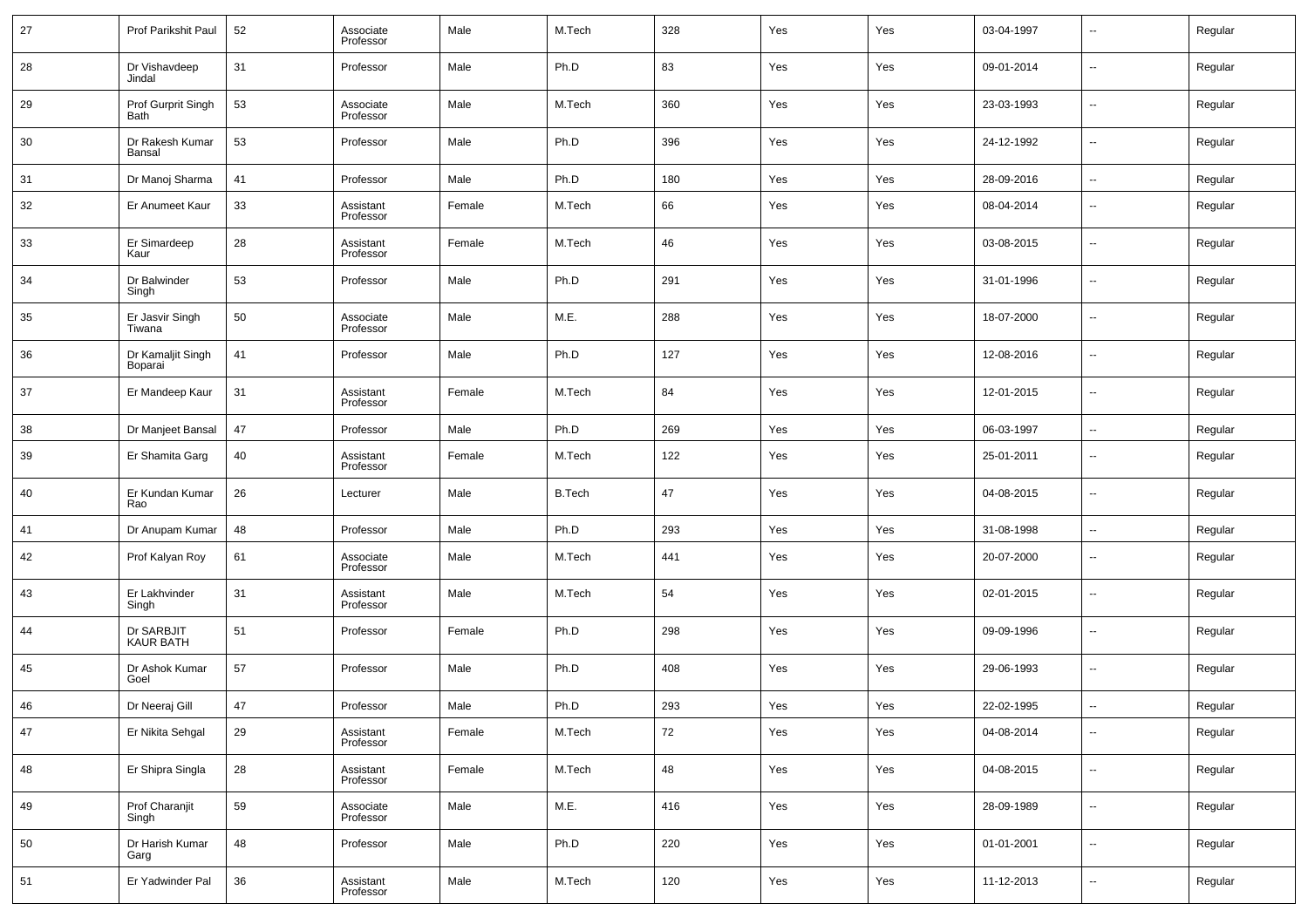| 52 | Er Gagandeep<br>Singh        | 30 | Assistant<br>Professor | Male   | M.Tech | 72  | Yes | Yes | 15-07-2013 | $\overline{\phantom{a}}$ | Regular |
|----|------------------------------|----|------------------------|--------|--------|-----|-----|-----|------------|--------------------------|---------|
| 53 | Dr Bal Krishan               | 51 | Professor              | Male   | Ph.D   | 276 | Yes | Yes | 12-08-1996 | $\overline{\phantom{a}}$ | Regular |
| 54 | Er Ramanpreet<br>Singh       | 27 | Assistant<br>Professor | Male   | M.Tech | 55  | Yes | Yes | 09-01-2015 | $\overline{\phantom{a}}$ | Regular |
| 55 | Dr Rajeev Kumar<br>Varshney  | 46 | Professor              | Male   | Ph.D   | 266 | Yes | Yes | 28-08-1997 | $\overline{\phantom{a}}$ | Regular |
| 56 | Er Shimpy<br>Maheshwari      | 30 | Assistant<br>Professor | Female | M.Tech | 72  | Yes | Yes | 09-01-2014 | $\overline{\phantom{a}}$ | Regular |
| 57 | Er Harpreet<br>Sharma        | 28 | Assistant<br>Professor | Male   | M.Tech | 48  | Yes | Yes | 06-08-2015 | $\overline{\phantom{a}}$ | Regular |
| 58 | Dr Dinesh Kumar              | 45 | Associate<br>Professor | Male   | Ph.D   | 228 | Yes | Yes | 17-07-2000 | $\overline{\phantom{a}}$ | Regular |
| 59 | Dr Paramjeet<br>Sngh         | 44 | Professor              | Male   | Ph.D   | 251 | Yes | Yes | 01-09-1998 | $\overline{\phantom{a}}$ | Regular |
| 60 | Dr Shaveta Rani              | 42 | Professor              | Female | Ph.D   | 251 | Yes | Yes | 28-08-1998 | $\overline{\phantom{a}}$ | Regular |
| 61 | Dr Naresh Kumar<br>Garg      | 47 | Professor              | Male   | Ph.D   | 228 | Yes | Yes | 17-07-2000 | $\overline{\phantom{a}}$ | Regular |
| 62 | Dr Abhilasha                 | 41 | Professor              | Female | Ph.D   | 240 | Yes | Yes | 03-09-1998 | $\overline{\phantom{a}}$ | Regular |
| 63 | Er Jyoti Rani                | 42 | Associate<br>Professor | Female | M.Tech | 240 | Yes | Yes | 05-08-2005 | $\overline{\phantom{a}}$ | Regular |
| 64 | Dr Sandeep<br>Kansal         | 46 | Professor              | Male   | Ph.D   | 276 | Yes | Yes | 26-08-1996 | --                       | Regular |
| 65 | Dr Veena Sharma              | 38 | Assistant<br>Professor | Female | Ph.D   | 96  | Yes | Yes | 16-08-2016 | --                       | Regular |
| 66 | Dr Pooja Devi                | 34 | Assistant<br>Professor | Female | Ph.D   | 96  | Yes | Yes | 16-08-2016 | --                       | Regular |
| 67 | Dr Satnam<br>Bhamra          | 38 | Assistant<br>Professor | Male   | Ph.D   | 132 | Yes | Yes | 19-06-2016 | --                       | Regular |
| 68 | Dr Gagan Gupta               | 37 | Assistant<br>Professor | Female | Ph.D   | 144 | Yes | Yes | 09-07-2016 | --                       | Regular |
| 69 | Dr Karanvir<br>Baidwan       | 55 | Professor              | Male   | Ph.D   | 324 | Yes | Yes | 07-06-1992 | --                       | Regular |
| 70 | Dr Mamta Kansal              | 42 | Associate<br>Professor | Female | Ph.D   | 180 | Yes | Yes | 05-09-2005 | --                       | Regular |
| 71 | Dr Mukesh Grover             | 36 | Assistant<br>Professor | Male   | Ph.D   | 132 | Yes | Yes | 24-12-2008 | --                       | Regular |
| 72 | Dr Mukesh                    | 35 | Assistant<br>Professor | Male   | Ph.D   | 48  | Yes | Yes | 22-08-2016 | $\overline{\phantom{a}}$ | Regular |
| 73 | Dr Seema Sharma              | 49 | Associate<br>Professor | Female | Ph.D   | 228 | Yes | Yes | 24-08-2001 | $\overline{\phantom{a}}$ | Regular |
| 74 | Dr Kirandeep Kaur            | 33 | Assistant<br>Professor | Female | Ph.D   | 48  | Yes | Yes | 11-08-2016 | $\overline{\phantom{a}}$ | Regular |
| 75 | Dr Sudhanshu<br>Pratap Singh | 40 | Assistant<br>Professor | Male   | Ph.D   | 48  | Yes | Yes | 19-08-2016 | $\overline{\phantom{a}}$ | Regular |